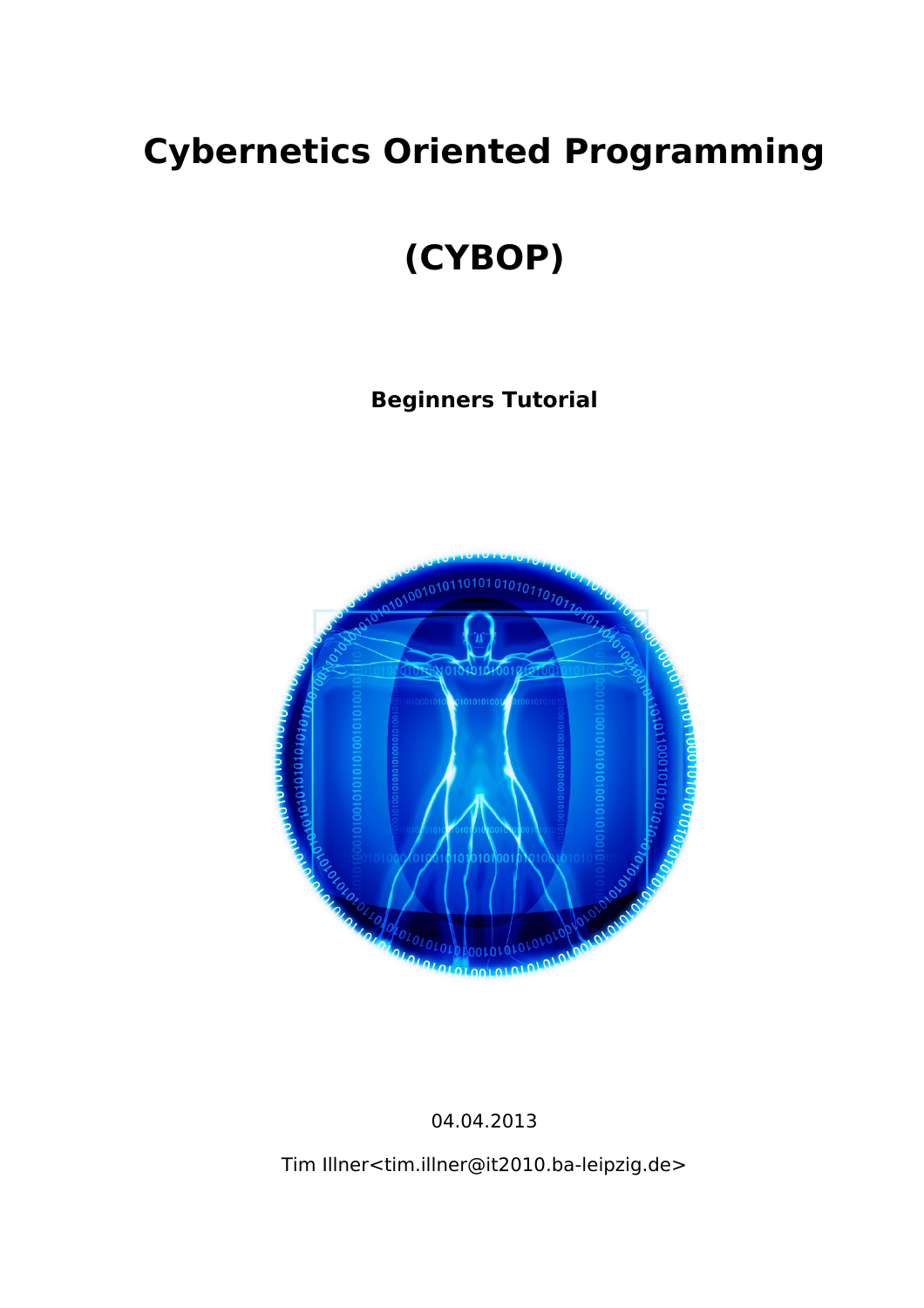# **Index Of Contents**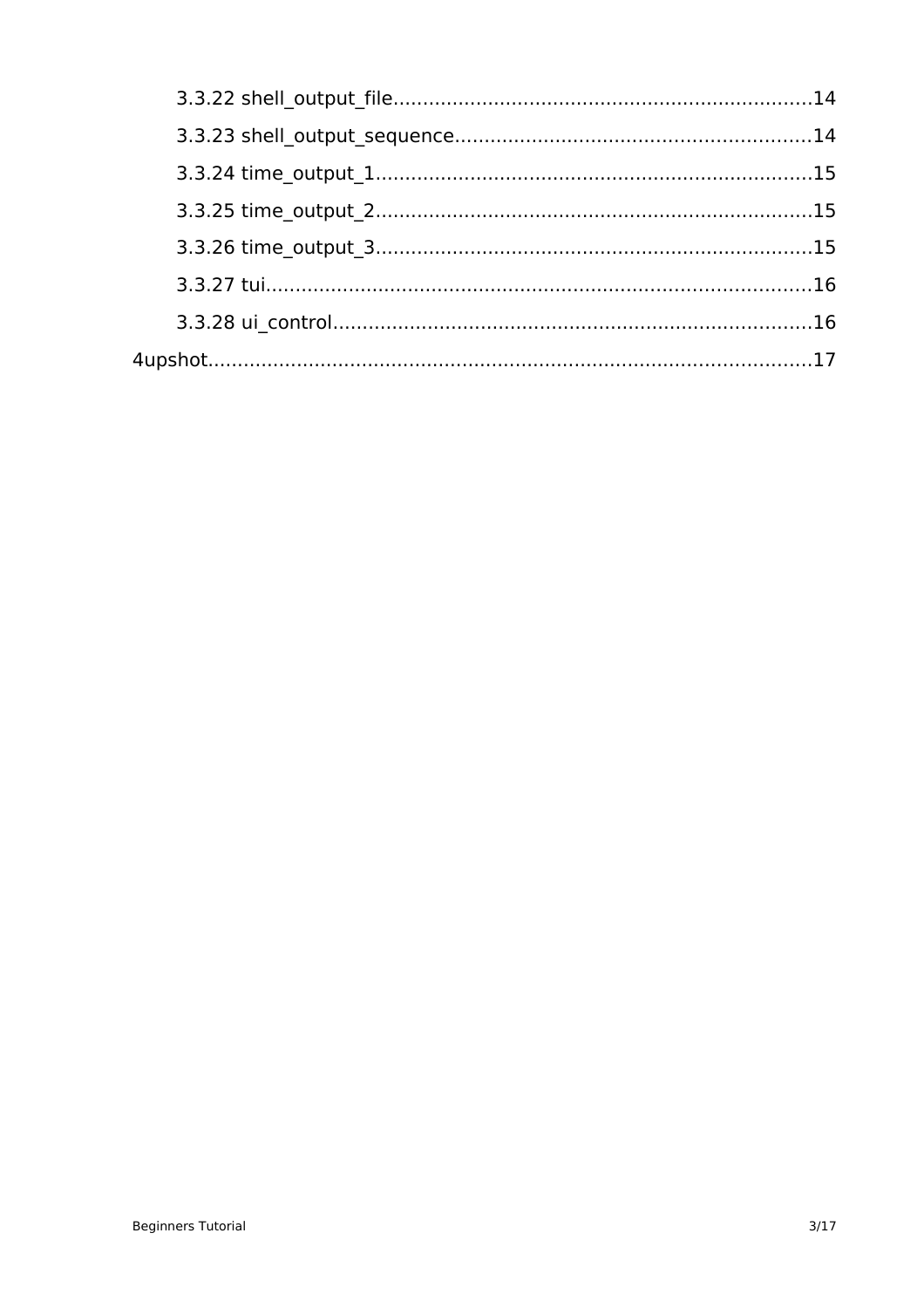# <span id="page-3-0"></span>**1 Introduction**

Cybernetics Oriented Probgramming (CYBOP) follows a new idea of software development. Its structure bases upon native concepts for intuitive understanding. CYBOP consists of two core elements: Cybernetics Oriented Language (CYBOL) and Cybernetics Oriented Interpreter (CYBOI).

CYBOL is a platform independent application programming language. As based on XML CYBOL is structured in tags and trees.

CYBOI instead is the appropriate interpreter to run in CYBOL written programs.



# <span id="page-3-2"></span>**2 Installing CYBOP**

There are two ways provided to download the source code of CYBOP. You can get the realase directly from the GNU web page or use subversion (SVN). The most current release is [cybop-0.13.0.tar.gz.](http://download.savannah.gnu.org/releases/cybop/cybop-0.13.0.tar.gz)

# <span id="page-3-1"></span>**2.1 Download for Linux distributions**

On this web page you will find all releases of CYBOP as tar.gz packages. <http://download.savannah.gnu.org/releases/cybop/> Simply pick and download a tar.gz file and unpack it into a new created project directory (eg. "cybop").

Make sure the required packages are installed. Open the Terminal and use the command "cd" to navigate to the location of the packed file. Now enter the following command line

tar -xvf cybop-0.13.0.tar.gz /[home]/[user]/[install\_directory] and the package will be unpacked to the target install directory.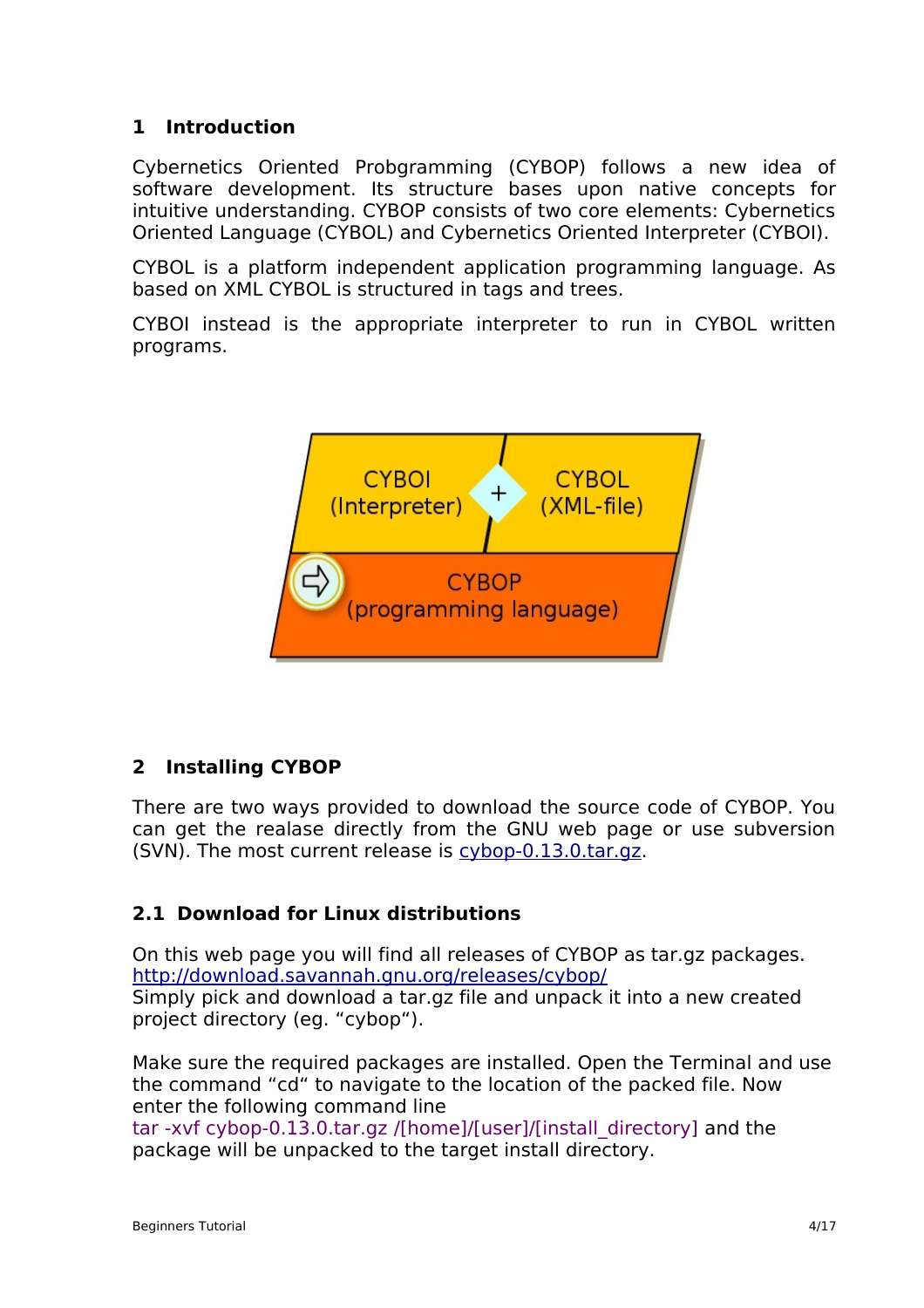To use SVN and the created repository which is highly recommended for later development. Therefore you switch to the desired directory using the Terminal and paste the following command line:

svn co svn://svn.savannah.nongnu.org/cybop/*modulename* Instead of "modulename" you type "trunk", typically.

**/СҮВОР** 880 /CYBOP\$ ls configure aclocal.m4 bin examples Makefile.in tmp admin build-aux **INSTALL NEWS** todo configure.ac **AUTHORS** ChangeLog COPYING libtool  $obj$ tools Makefile **README** autogen.sh config.log dist autom4te.cache config.status doc Makefile.am **SFC** /CYBOPS

Finally you should find the following files and folders in the directory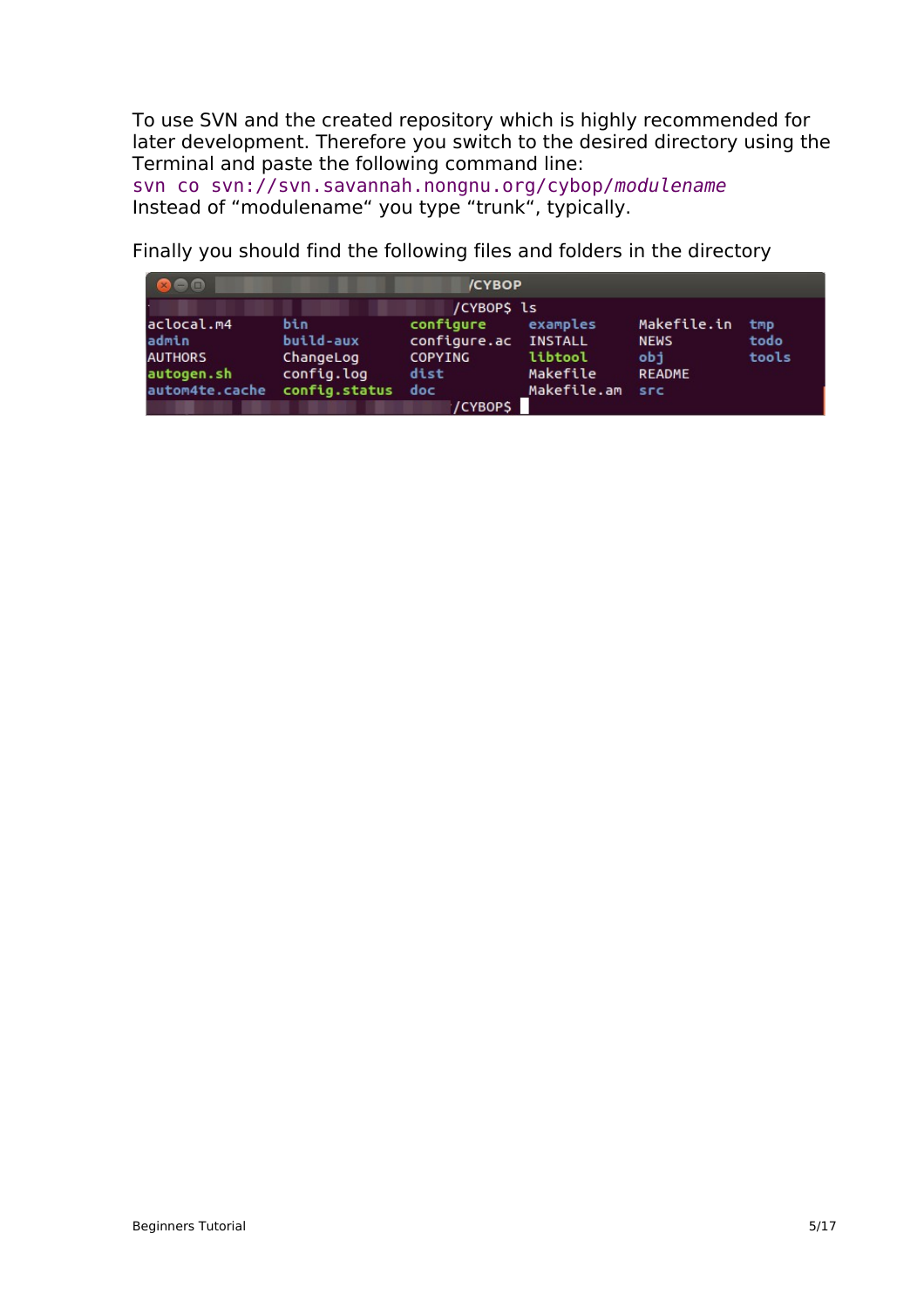#### <span id="page-5-1"></span>**3 Compiling with CYBOI**

Before you can start to compile it's recommended to check wheather all necessary packeages are already installed. Most of them are listed below:

autotools

libtool

xorg

xorg-dev

xlibs-dev

freeglut3

#### <span id="page-5-0"></span>**3.1 preparing to run make command**

After that the autogen.sh script file in the CYBOP directory has to be exectuted. To make it executable, use the command chmod +x autogen.sh and run the script file after.

The output should look like the following

libtoolize: Consider adding `AC\_CONFIG\_MACRO\_DIR([m4])' to configure.ac and libtoolize: rerunning libtoolize, to keep the correct libtool macros in-tree. libtoolize: Consider adding `-I m4' to ACLOCAL\_AMFLAGS in Makefile.am. running CONFIG\_SHELL=/bin/bash /bin/bash ./configure --no-create --no-recursion checking for a BSD-compatible install... /usr/bin/install -c checking whether build environment is sane... yes checking for a thread-safe mkdir -p... /bin/mkdir -p checking for gawk... no checking for mawk... mawk checking whether make sets \$(MAKE)... yes [...] libtool: link: gcc -I/usr/include -DGNU\_LINUX\_OPERATING\_SYSTEM -g -O2 -o cyboi cyboi.o -lxcb -lpthread -lX11 -lGLU -lGL make[2]: Verlasse Verzeichnis '/home/CYBOP/src/controller' make[2]: Betrete Verzeichnis '/home/CYBOP/src' make[2]: Für das Ziel »all-am« ist nichts zu tun. make[2]: Verlasse Verzeichnis '/home/CYBOP/src' make[1]: Verlasse Verzeichnis '/home/CYBOP/src' make[1]: Betrete Verzeichnis '/home/CYBOP' make[1]: Für das Ziel »all-am« ist nichts zu tun. make[1]: Verlasse Verzeichnis '/home/CYBOP'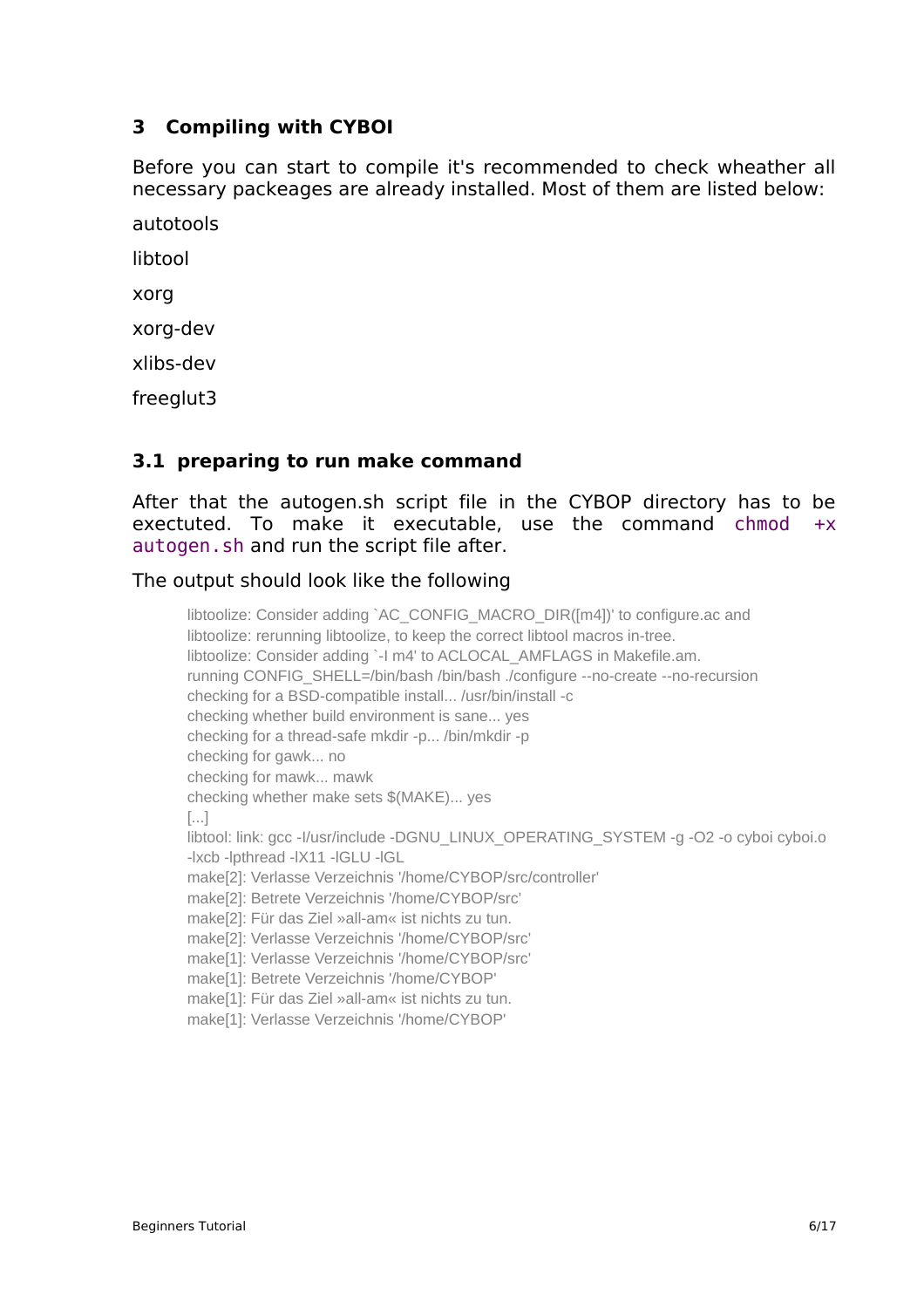#### Next the configure script file hast to be run. To do that simply repeat the steps of the description for running autogen.sh. The output should look like the following:

checking for a BSD-compatible install... /usr/bin/install -c checking whether build environment is sane... yes checking for a thread-safe mkdir -p... /bin/mkdir -p checking for gawk... no checking for mawk... mawk checking whether make sets \$(MAKE)... yes checking how to create a ustar tar archive... gnutar checking build system type... x86\_64-unknown-linux-gnu checking host system type... x86\_64-unknown-linux-gnu checking Host cpu... x86\_64 [...] checking for setlocale... yes checking for socket... yes checking for strtol... yes configure: creating ./config.status config.status: creating Makefile config.status: creating src/Makefile config.status: creating src/controller/Makefile config.status: executing depfiles commands config.status: executing libtool commands

Now you can optionally run the make clean command to clean (delete) object files and libraries of an older compilation.

# <span id="page-6-0"></span>**3.2 make command**

The make file creates an executable program from the sources in the CYBOP folder. After that CYBOP projects can be interpreted by CIBOY. Simply run the make file by the the command make. Be sure the folders "src" and "src/controller" have been created.

Now you can start compiling CYBOP programs.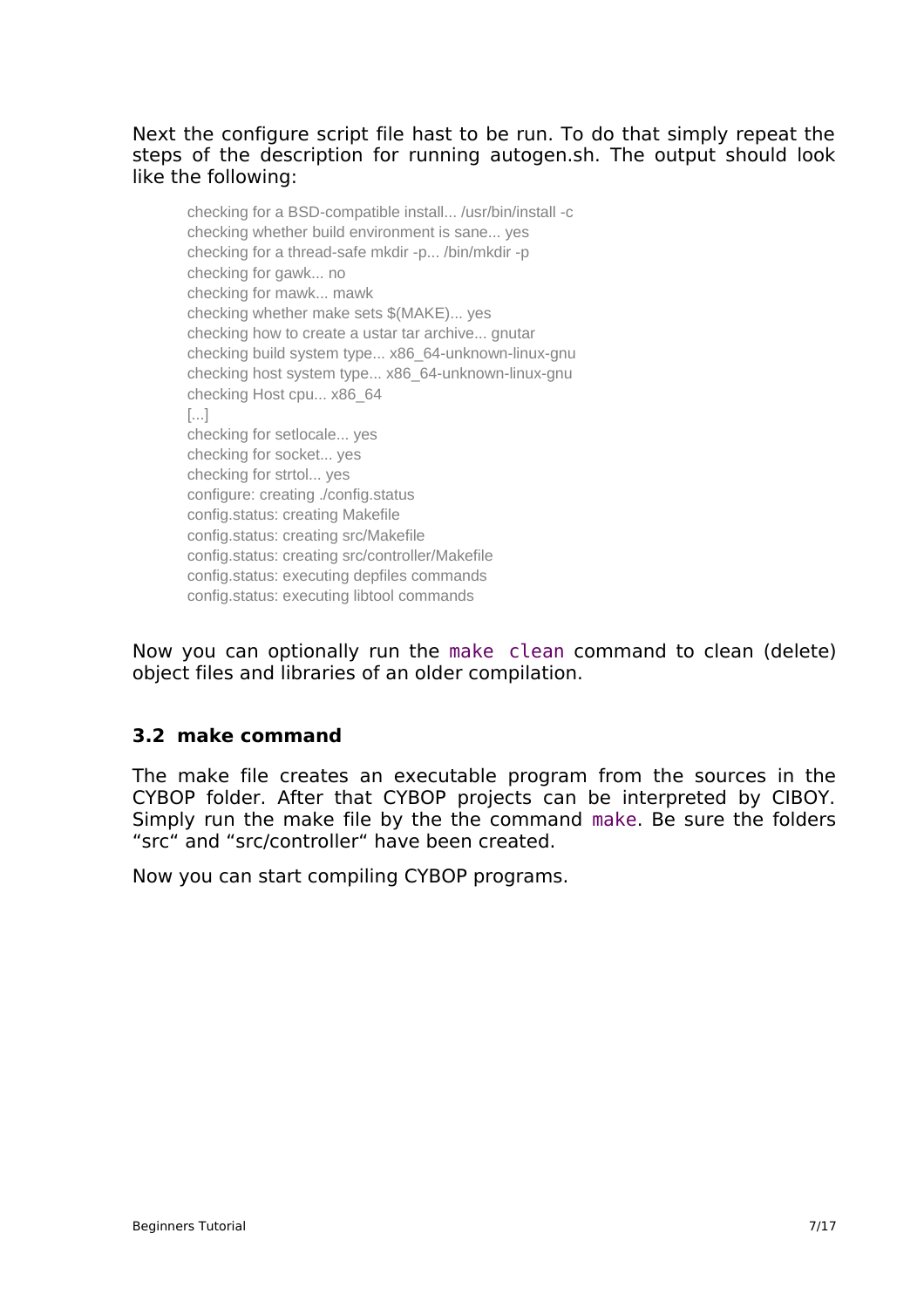# <span id="page-7-2"></span>**3.3 run examples**

To get a first insight of compiling with CYBOI let's run some files from the example folder. Therefore the previously described steps 3.1 and 3.2 have to be successfully completed.

In CYBOL written files can be compiled via terminal the following way: [path/]cyboi [path/]*filename*.cybol. To run them all correctly you have to switch to the examples directory itself.

The interpreter (cyboi) is situated in cybop-directory/src/controller/cyboi. The directory cybop-directory/examples accommodates the example folders. Each folder is named by the specific example module.

Below you will find a survey of all examples and their output. Feel free to copy the files and edit them to get a better feeling for CYBOL. As it is the most common example, we will start with "Hello, World!".

# <span id="page-7-1"></span>**3.3.1 HelloWorld**

This is the command to run the "Hello, World!" example from the main CYBOP directory:

src/controller/cyboi examples/helloworld/run.cybol.

The picture shows the output:

| 90                                |  |
|-----------------------------------|--|
|                                   |  |
| Hello, World!                     |  |
|                                   |  |
|                                   |  |
|                                   |  |
| Information: Exit cyboi normally. |  |

# <span id="page-7-0"></span>**3.3.2addition**

This example adds the two vectors and prints the result to the screen:

2,3,4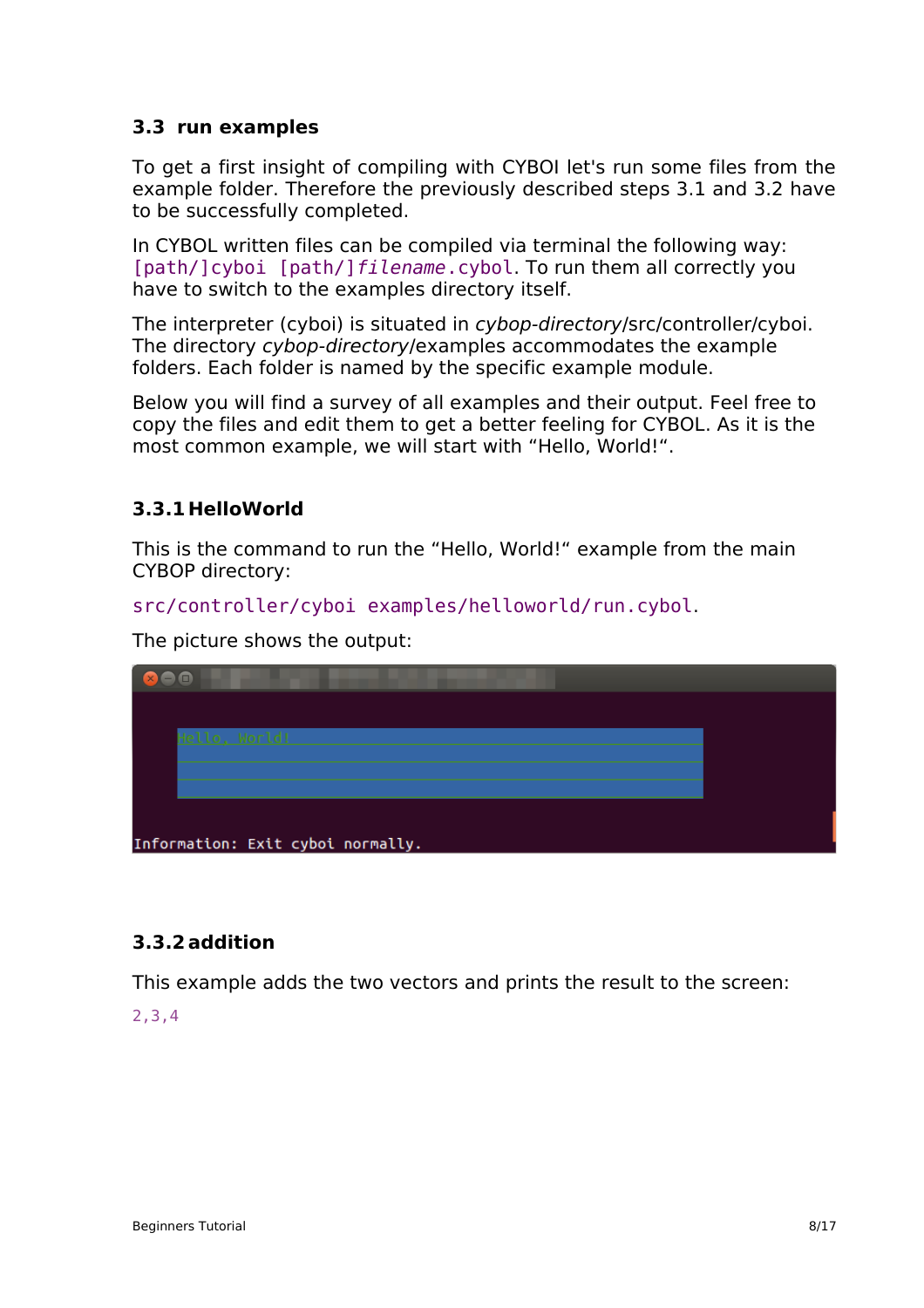# <span id="page-8-4"></span>**3.3.3addition\_dynamic\_model**

In this example three different integer variables are dynamically created, added and the sum is being printed to the console output:

 $\overline{\mathbf{A}}$ 

# <span id="page-8-3"></span>**3.3.4addition\_dynamic\_model\_with\_root**

"With root" describes the root node that is created and after all values are added to this node, called "addition application". All other functionallities are equal to the former example, except the integer values:

7

#### <span id="page-8-2"></span>**3.3.5addition\_static\_model**

For this example an external model file ("domain.cybol)" is called on execution. It contains several integer values that are added and finally printed:

4

# <span id="page-8-1"></span>**3.3.6addition\_using\_indices**

This example is very compareable to "addition dynamic model". The difference is the way of accessing the knowledge tree nodes. Here they are not only accessed by dot-separated names (.sum) but also by indices (.[0]). The output looks following:

5

# <span id="page-8-0"></span>**3.3.7addition\_using\_serialisation**

In this specific example some integer values are dynamically created and initialised. Additionally this time another text node is created and initialised. The text from the node is being deserialised into an integer value which is being added to the sum of the other integer values. Then the sum us being printed on screen:

7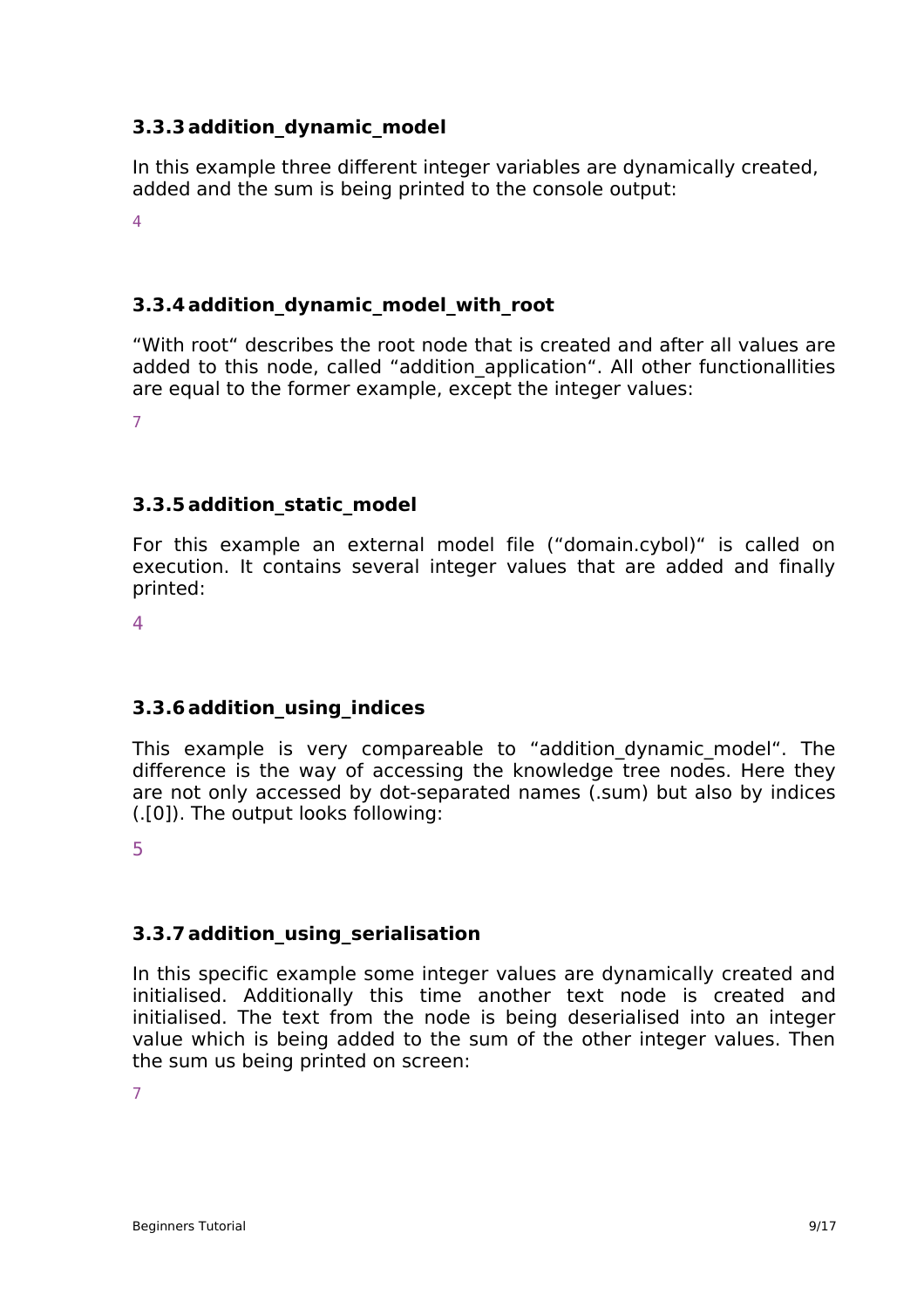# <span id="page-9-3"></span>**3.3.8character\_encoding**

As there are characters that cannot displayed correctly on console they are written into a file in the local directory so they can be checked. The file will be utf-8-encoded and named "iso-8859-15.txt".

# <span id="page-9-2"></span>**3.3.9counter**

The example "counter" counts from 1 to 10 and prints each number on the screen:

| $\neg$ $\Box$                     | /home/CYBOP/examples |
|-----------------------------------|----------------------|
| $\mathbf{1}$                      |                      |
| $\overline{2}$                    |                      |
| 3                                 |                      |
| 14                                |                      |
| 5                                 |                      |
| 6                                 |                      |
| 7                                 |                      |
| 8                                 |                      |
| 19                                |                      |
| 10                                |                      |
| Information: Exit cyboi normally. |                      |

# <span id="page-9-1"></span>**3.3.10counter\_static\_model**

On the console you will have the same output as in the previous example. But here the program is run in a loop.

#### <span id="page-9-0"></span>**3.3.11counter\_storage**

This problem gets the number from the external file count.txt. This number is printed on the screen, counted up and rewritten to the file. Here is the output when you started with 9 (in the file):



The file itself now will be containing the integer number 10.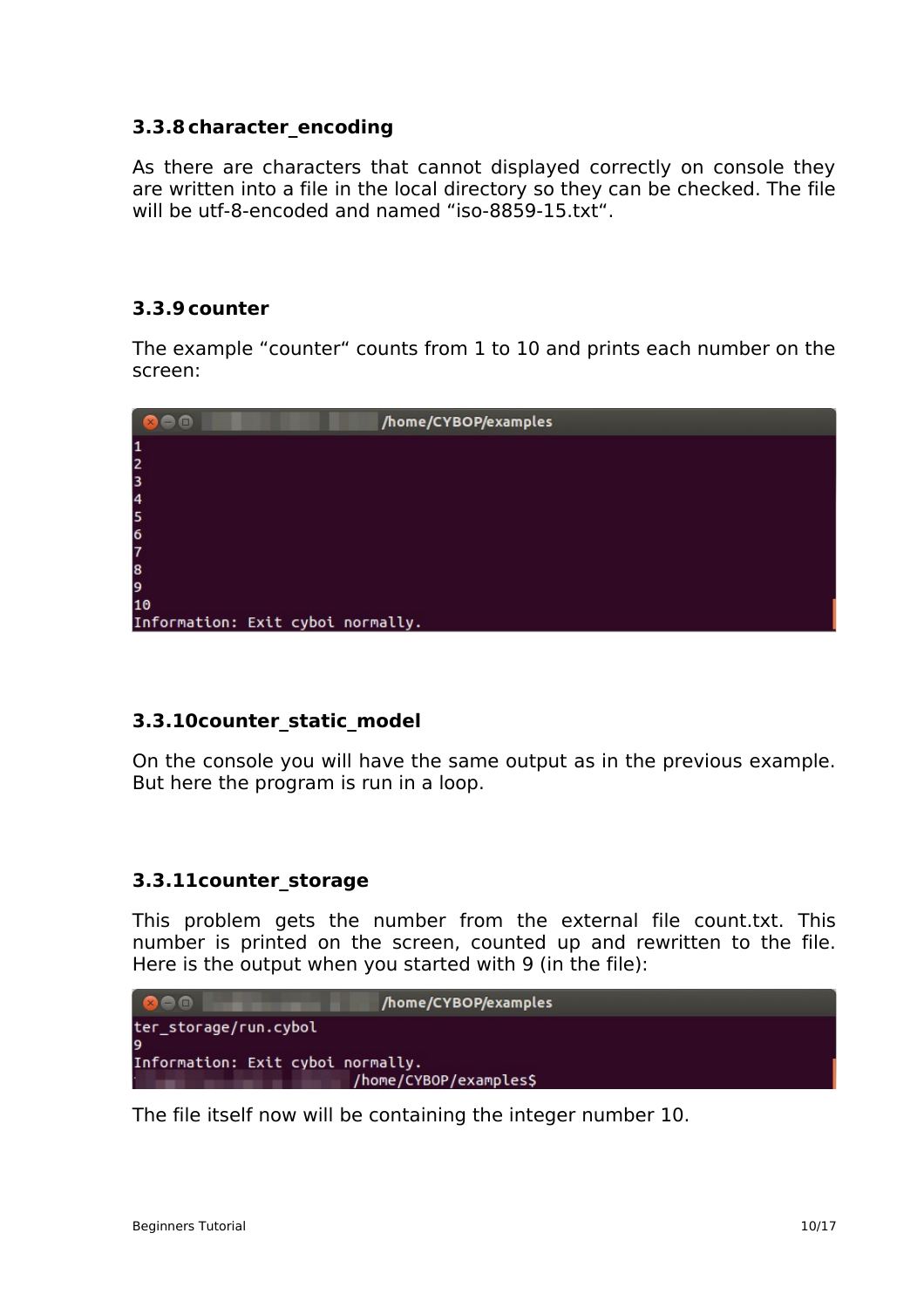# <span id="page-10-2"></span>**3.3.12double**

In the output from this example you can see a few calculation examples for double values:

```
800 L
                            /home/CYBOP
ybol
Addition: 2.25 + 10.5 = 12.75, 25.5 + 11.11 = 36.61:
12.750000,36.610000
Multiplication: 12.75 * 10.5 = 133.875, 36.61 * 11.11 = 406.7371:
133.875000.406.737100
Subtraction: 133.875 - 10.5 = 123.375, 406.7371 - 11.11 = 395.6271:
123.375000,395.627100
Division: 123.375 / 10.5 = 11.75, 395.6271 / 11.11 = 35.61:
11.750000,35.610000
Negation: neg 10.5 = -10.5, neg 11.11 = -11.11:
-10.500000, -11.110000Absolution: abs -10.5 = 10.5, abs -11.11 = 11.11:
10.500000,11.110000
Information: Exit cyboi normally.
```
#### <span id="page-10-1"></span>**3.3.13exit**

The exit example simply starts the exit operation. That means the program is shutting down right after it started.

# <span id="page-10-0"></span>**3.3.14exit\_cybol\_file**

This example works equal to the previous one. It simply differs in the external run of the exit operation from an external file "exit.cybol".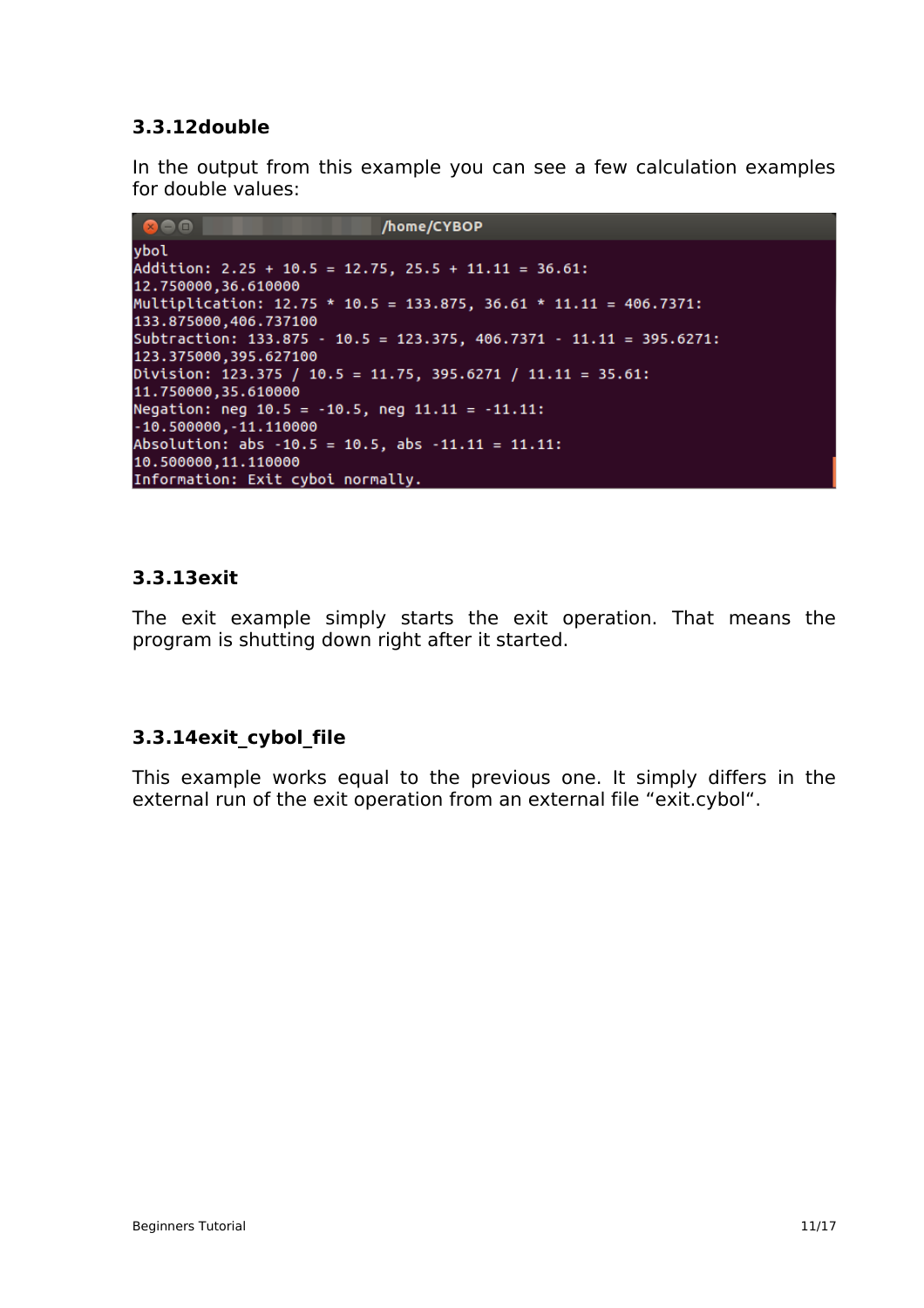# <span id="page-11-1"></span>**3.3.15gui**

As you can see below the gui example will draw a window filled with geometric functions.

The console output will be following:



# <span id="page-11-0"></span>**3.3.16if-else**

This examples reads from model files the true.cybol and false.cybol. It demonstrates the usuage of the if-else-statement. Therefore you got two run-files with different output:

| <b>Bee</b>                        | /home/CYBOP/examples                                   |
|-----------------------------------|--------------------------------------------------------|
| lse/run1.cybol<br>false           |                                                        |
| Information: Exit cyboi normally. |                                                        |
|                                   | /home/CYBOP/examples\$ sudo /src/controller/cyboi if-e |
| lse/run2.cybol                    |                                                        |
| true                              |                                                        |
| Information: Exit cyboi normally. |                                                        |
|                                   | /home/CYBOP/examples\$                                 |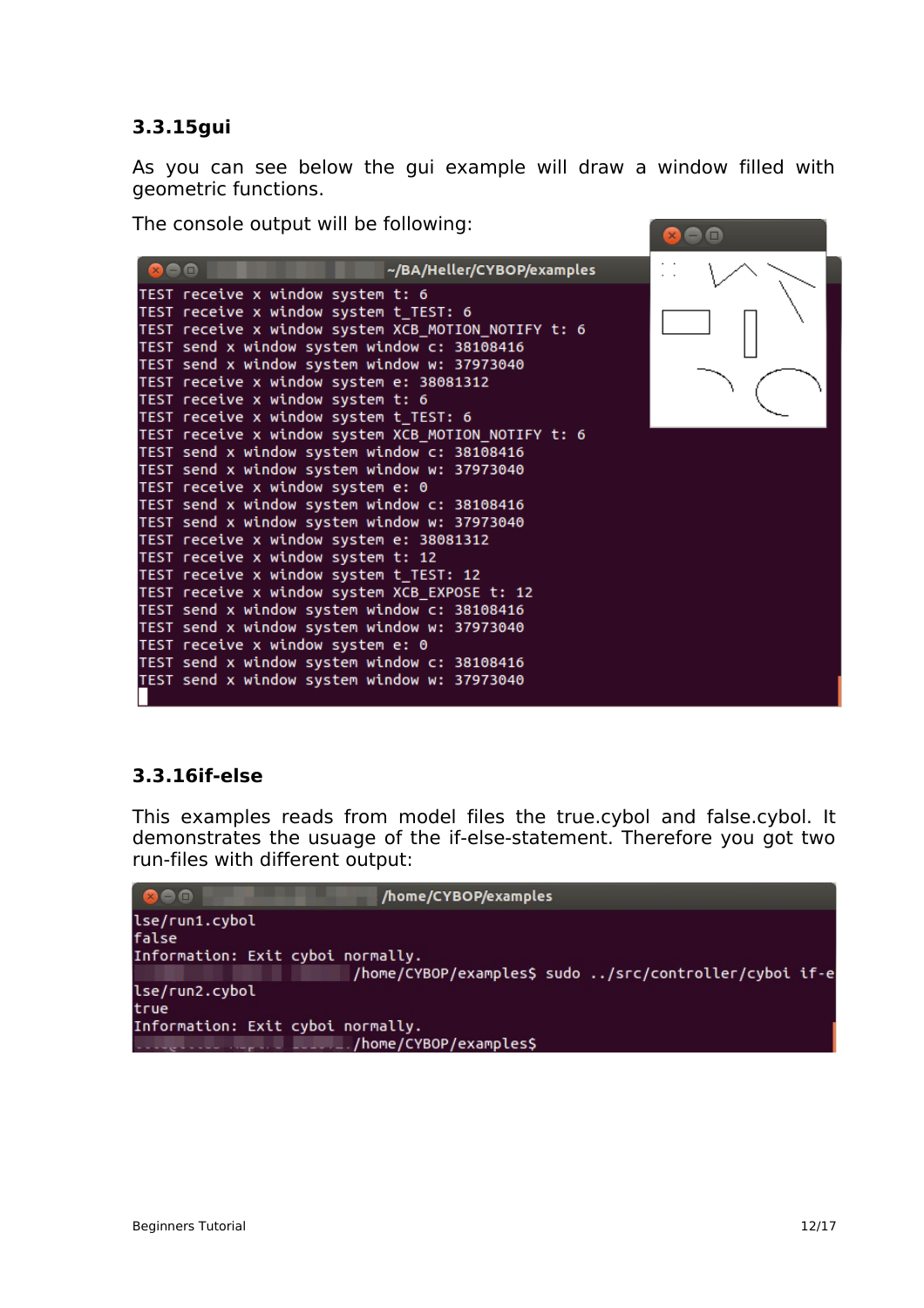# <span id="page-12-3"></span>**3.3.17index\_usage**

"Index usage" tests hierarchical knowledge path names and indices by building them up and accessing them. Check the "run.cybol" to view the graphical tree it follows, the output shows the nodes it passes:

| $\bullet$ $\bullet$ $\bullet$                     | /home/CYBOP/examples   |
|---------------------------------------------------|------------------------|
| x_usage/run.cybol                                 |                        |
| Test .test.node3:                                 |                        |
| Test.test.node1.node2:                            |                        |
| Test .test.node1.node1#c:                         |                        |
| Test .test.node2#a:                               |                        |
| Test .test.node2#c.node3:                         |                        |
| Test .test.node2#c.node1#b:                       |                        |
| Test .test.node1.nodex:                           |                        |
| Test index .test. $[1]$ # $[2]$ . $[0]$ # $[1]$ : |                        |
| Test .test.reference as knowledge:                |                        |
| Test .test.reference as reference:                |                        |
| Information: Exit cyboi normally.                 |                        |
|                                                   | /home/CYBOP/examples\$ |

#### <span id="page-12-2"></span>**3.3.18programme\_execution**

The programme execution example launches a former installed program by the bash command. In case of the pre-settings the Midnight Commander will be started. Therefore of course it has to be installed and the environment variables have to be set correctly.

# <span id="page-12-1"></span>**3.3.19shell\_command\_execution**

A quite simple tool to run a unix shell (bash) command.

# <span id="page-12-0"></span>**3.3.20shell\_output**

This program will simply print a string onto the screen. In the pre-edited example you will get the following output:

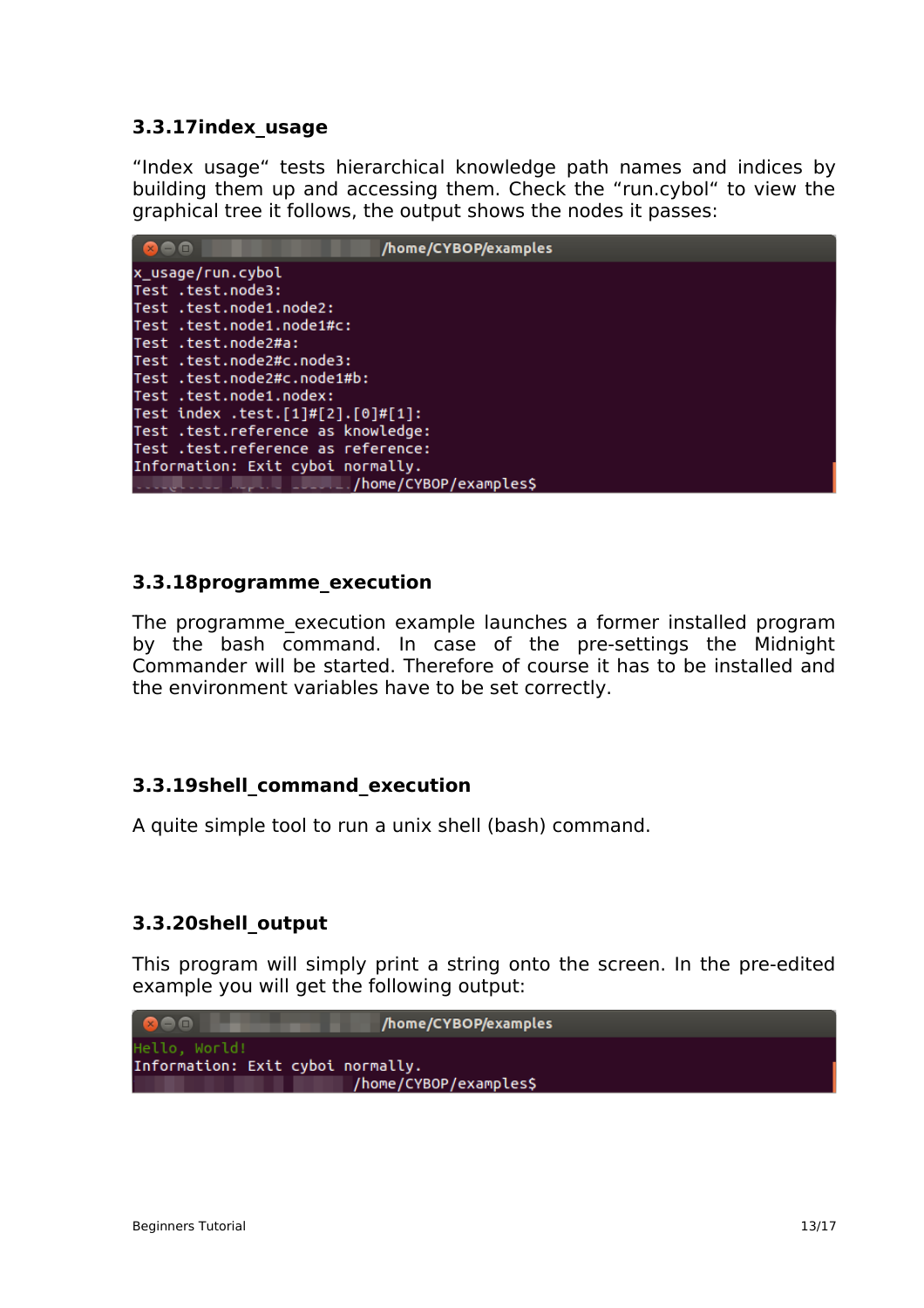# <span id="page-13-0"></span>**3.3.21shell\_output\_branch**

Like the previous example you get a bash console output with this program. In opposite it calls two external models and finally shuts down by calling an exit operation.



# <span id="page-13-2"></span>**3.3.22shell\_output\_file**

The shell output for this example is read from a local file "text.txt".



# <span id="page-13-1"></span>**3.3.23shell\_output\_sequence**

Once more a shell output, generated by a called sequence of commands adressed an external model. Again we have the output:

Hello World!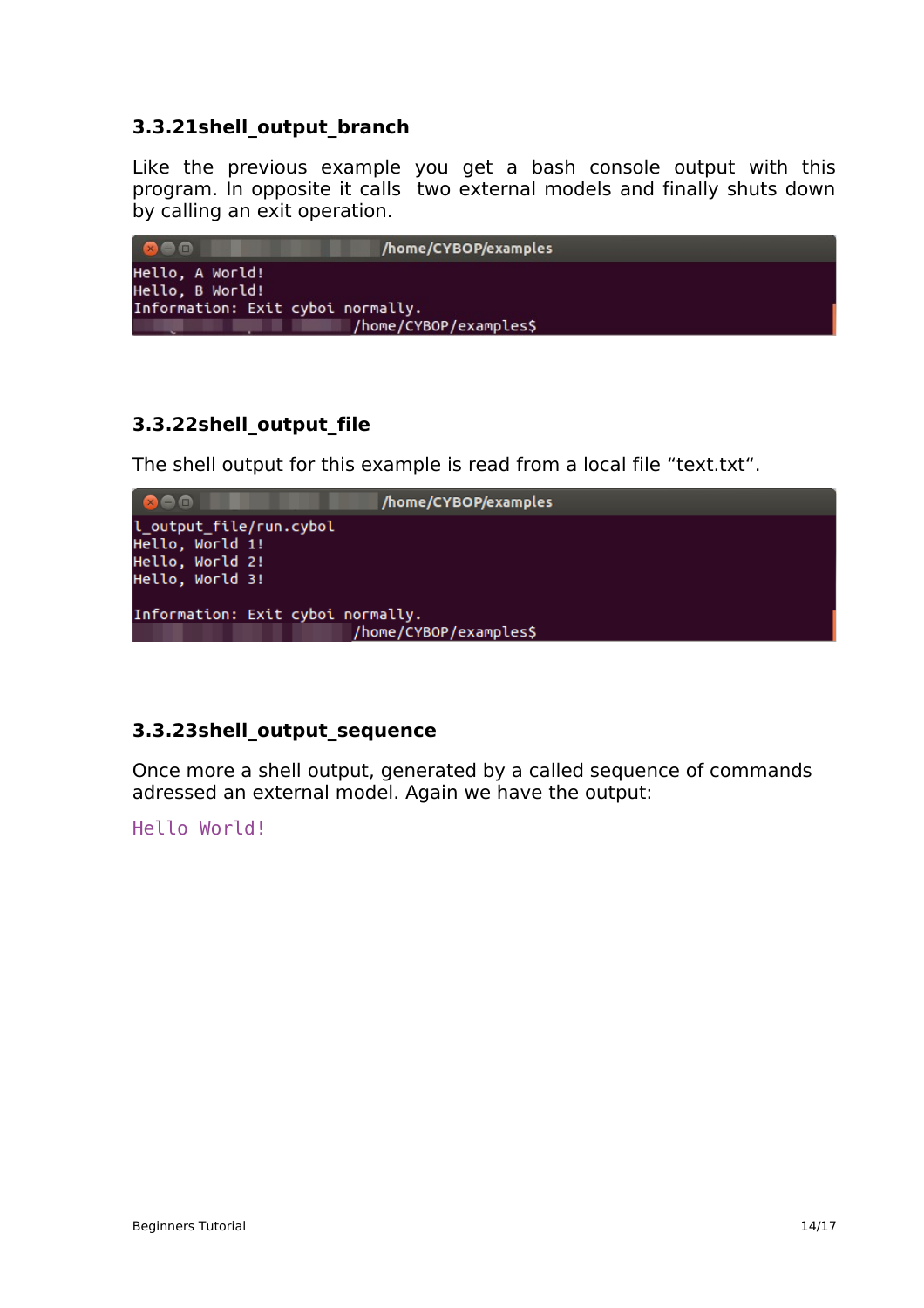# <span id="page-14-2"></span>**3.3.24time\_output\_1**

For a repeatedly print of the current timestamp this example calls a bash command in a loop.

| $(x)$ $\ominus$ $\oplus$          | /home/CYBOP/examples   |
|-----------------------------------|------------------------|
| _output_1/run.cybol               |                        |
| 19:36:39                          |                        |
| 19:36:39                          |                        |
| 19:36:39                          |                        |
| 19:36:39                          |                        |
| 19:36:39                          |                        |
| 19:36:39                          |                        |
| 19:36:39                          |                        |
| 19:36:39                          |                        |
| 19:36:39                          |                        |
| 19:36:39                          |                        |
| Information: Exit cyboi normally. |                        |
|                                   | /home/CYBOP/examples\$ |

# <span id="page-14-1"></span>**3.3.25time\_output\_2**

This one does principally the same as the previous example. But the time stamps are first printed to a file and read from there afterwards to be put out on the console.

# <span id="page-14-0"></span>**3.3.26time\_output\_3**

The last time example output looks again close to the first. A loop prints the current time with a delay of one second which is created by another bash command.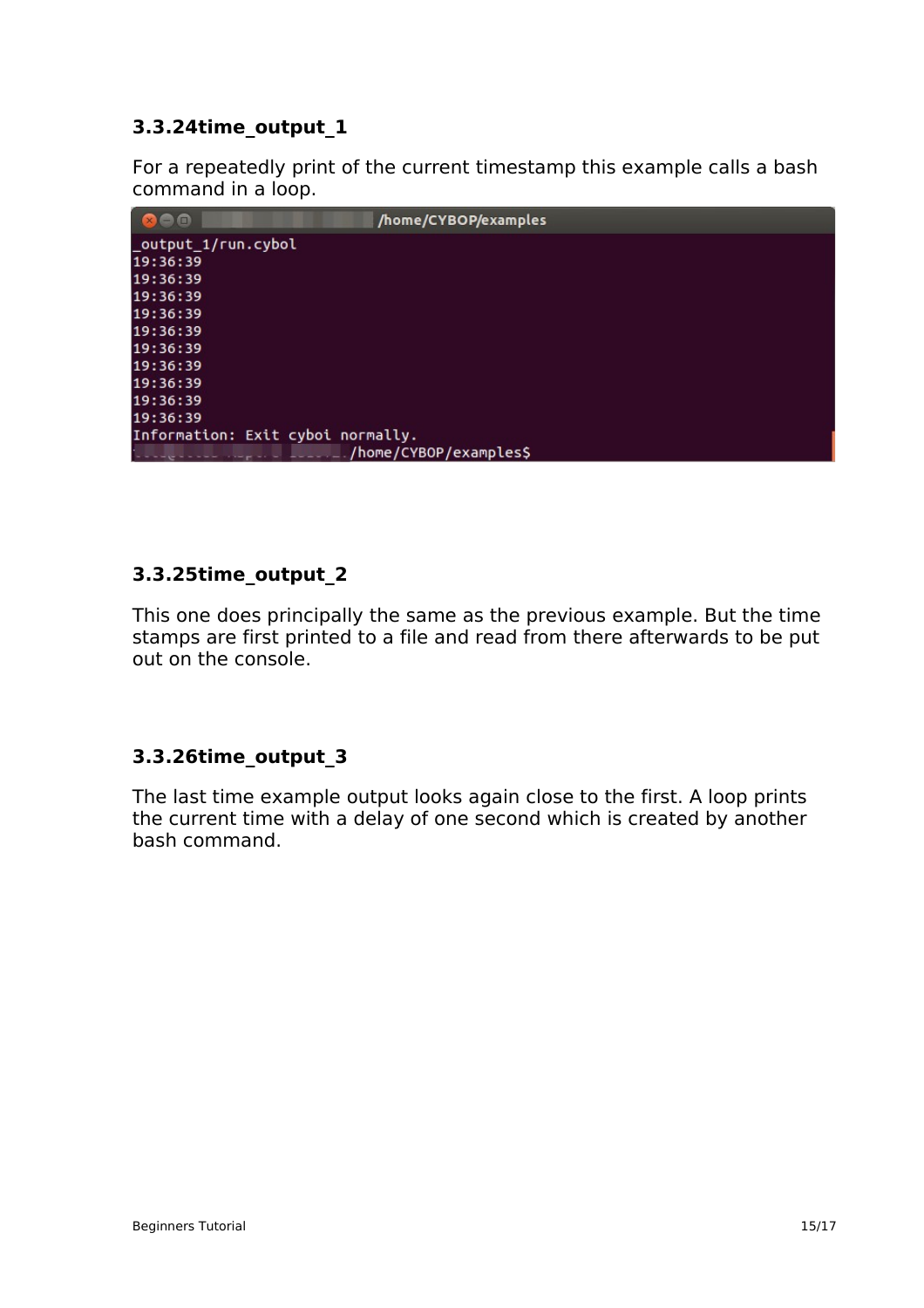#### <span id="page-15-1"></span>**3.3.27tui**



The tui (text user interface) example is a small compilation of some above explained programs. It receives command from the user input and can even star another program (Midnight Commander) from the bash.

# <span id="page-15-0"></span>**3.3.28ui\_control**

This is one of the most extensive examples. It is comparable to the tui but got more features as you can get from the output: